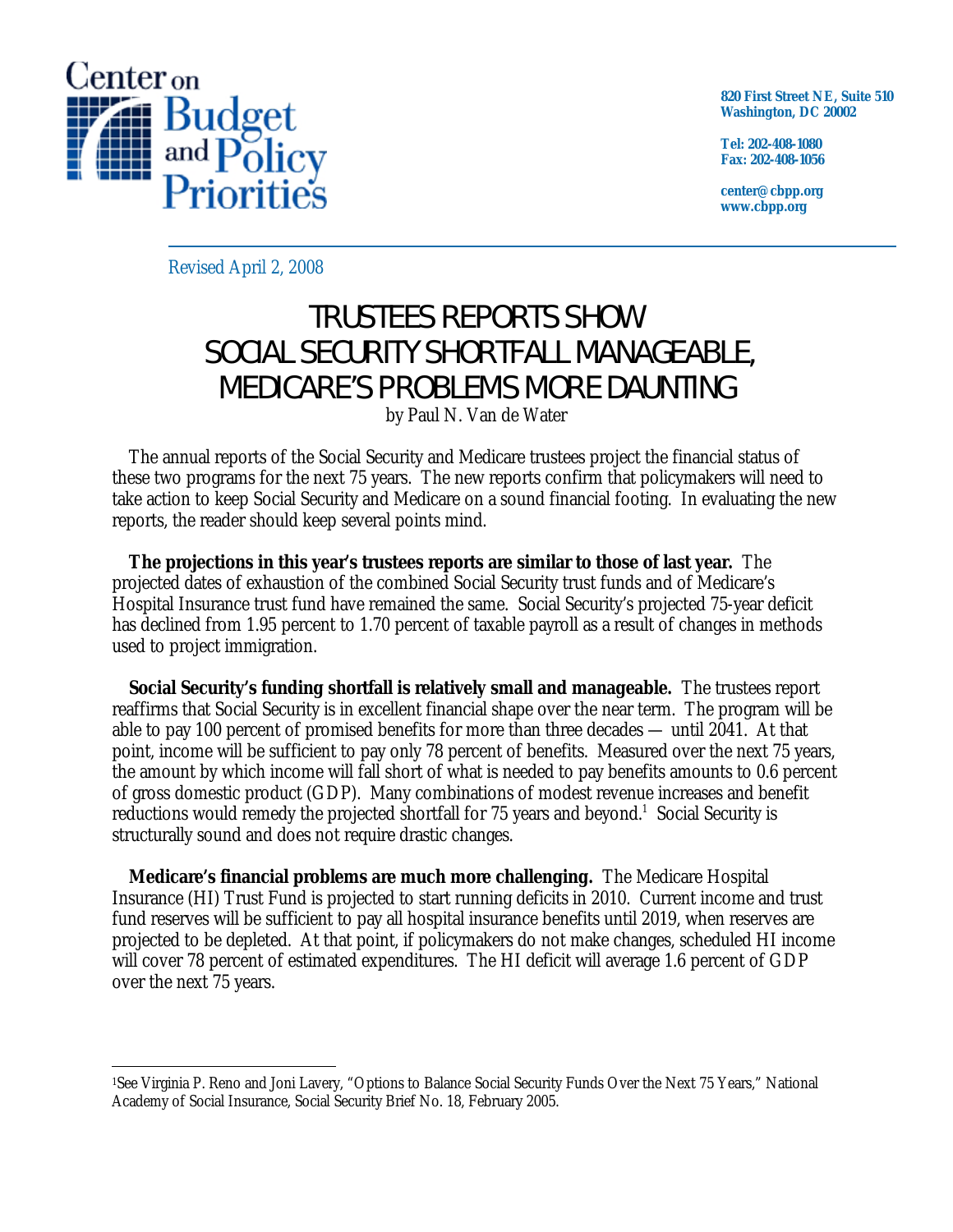The Supplementary Medical Insurance (SMI) Trust Fund is always adequately financed because beneficiary premiums and general revenue contributions are set annually to cover expected costs. However, the rapid growth of program costs will place increasing pressures on both beneficiaries (to pay the premiums) and taxpayers (to provide the general revenues).

**Medicare's long-term financing problems stem primarily from the continuing sharp rise in both public and private health care costs, not from structural problems with the program.** Medicare spending is growing rapidly for the same reasons that private health spending is growing rapidly — increases in the cost and use of medical services. For several decades, increases in Medicare costs per beneficiary have mirrored the increases in costs in the health system as a whole. Between 1970 and 2006, Medicare spending for each enrollee rose by 8.7 percent annually, and private health insurance spending rose by 9.7 percent per person per year.<sup>2</sup>

 The similarity in growth rates between Medicare and private insurance is not surprising, because Medicare aims to provide its beneficiaries with access to the same doctors, hospitals, and services as the rest of the population. As David Walker, former Comptroller General, has emphasized, "[F]ederal health spending trends should not be viewed in isolation from the health care system as a whole. For example, Medicare and Medicaid cannot grow over the long term at a slower rate than cost in the rest of the health care system without resulting in a two-tier health care system."3

**Although not the primary cause of Medicare's financing problems, Medicare's payment policies offer opportunities for restraining program costs.** The Medicare Payment Advisory Commission (MedPAC) has recommended that Congress end the massive overpayments that Medicare is making to insurance companies that participate in Medicare Advantage (the privatized part of Medicare). Medicare is paying private insurance plans *13 percent more* on average than it would cost to treat the same patients under traditional Medicare, MedPAC reports. The Congressional Budget Office estimated last year that equalizing payment rates for Medicare Advantage plans would save Medicare about \$150 billion over ten years. Medicare's actuaries project that this one step alone would extend Medicare's solvency by 18 months.

 MedPAC's March 2008 report contains additional recommendations to slow the growth in Medicare expenditures by creating incentives for greater efficiency, rewarding quality, and modifying payment rates to providers and private plans. In its June 2008 report, MedPAC promises to offer ideas for altering Medicare's payment systems to reward better coordination of care and improved efficiency and for investing in information about comparative effectiveness.<sup>4</sup>

**Many Medicare beneficiaries are financially or medically vulnerable.** Most Medicare beneficiaries live in families with modest incomes. In 2004, 57 percent of Medicare's noninstitutionalized beneficiaries had annual family incomes of less than \$25,000. Only 14 percent had

 $\overline{a}$ 

<sup>2</sup> Centers for Medicare and Medicaid Services, "NHE [National Health Expenditure] Web Tables," January 2008, table 13, available at http://www.cms.hhs.gov/NationalHealthExpendData/downloads/tables.pdf. The cited figures refer to benefits commonly covered by Medicare and private health insurance.

<sup>3</sup> David M. Walker, "Long-Term Fiscal Issues: The Need for Social Security Reform," Statement before the Committee on the Budget, U.S. House of Representatives, February 9, 2005, p. 18.

<sup>4</sup> Glenn M. Hackbarth, "Report to the Congress: Medicare Payment Policy," Statement before the Subcommittee on Health, Committee on Ways and Means, U.S. House of Representatives, March 11, 2008.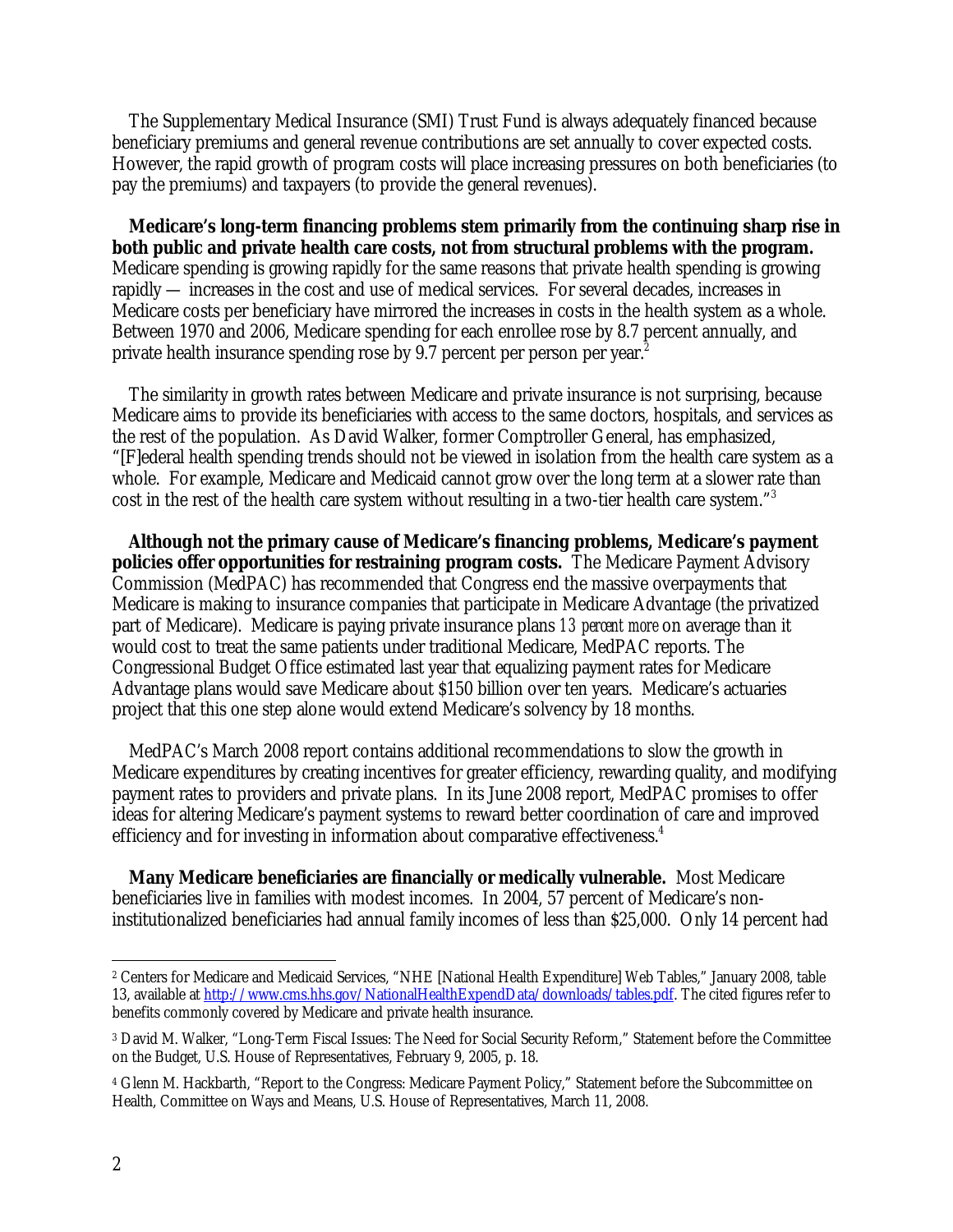income of \$50,000 or more. $5$  To assist the neediest, MedPAC has recommended that Congress expand eligibility for the "Medicare Savings Programs," which help low-income beneficiaries pay their Medicare premiums and cost sharing.

 Medicare spending is highly concentrated in a small group of people with large medical needs. In 2003, just six percent of beneficiaries incurred \$25,000 or more in program costs and accounted for 55 percent of program expenditures. At the same time, 52 percent of beneficiaries incurred less than \$1,000 each in Medicare costs and accounted for only 2 percent of program expenditures.<sup>6</sup>

 **Although the Medicare trustees again project that 45 percent of Medicare funding will come from general revenues within six years, this standard is fundamentally misguided.** The Medicare Modernization Act of 2003 (Public Law 108-173) establishes a process for issuing a "Medicare funding warning" when the share of Medicare financing from general revenues is projected to exceed 45 percent. The 45-percent level, however, is not a measure of solvency but an arbitrary benchmark that is unrelated to the financial health of the program. By its very design, Medicare is supposed to be financed in significant part with general revenues. That at least 45 percent of Medicare will be financed with general revenue is no more a problem than that 100 percent of defense, education, or most other federal programs is financed with general revenues.<sup>7</sup> Medicare's financing problems stem from the rate at which its costs are rising — not from an increase in the share of its funding that will come from general taxes rather than payroll taxes and beneficiary premiums.

**Social Security funds are always used for Social Security purposes.** When Social Security or Medicare collects more in payroll taxes and other income than it pays in benefits and other expenses, the Treasury invests the surplus in interest-bearing Treasury securities backed by the full faith and credit of the U.S. government. Social Security and Medicare can redeem these securities whenever needed to pay future benefits. Congress fully anticipated this outcome when it enacted the recommendations of the Greenspan Commission in 1983, and Social Security has run a surplus in every year since 1984. Under current projections, Social Security will continue to run surpluses until 2027, and its redemption of the trust fund's assets will allow it to pay full benefits until 2041.

 The Social Security surplus helps lower the debt owed to the public. When the rest of the budget is in deficit, a Social Security annual cash surplus reduces the amount that the government has to borrow from the public and thereby makes it easier to afford Social Security in the future.

**Measures of "unfunded obligations" should be used with care.** A program's unfunded obligation is a way of summarizing its funding shortfall in a single dollar number. Technically speaking, it is the difference between the present value of the projected cost of a program over a specified time period and the present value of projected income (including the initial value of the trust fund). Put another way, the unfunded obligation is the additional money that the trust fund would need today to make the program financially sound for the specified time period. Because present values expressed in dollar terms can be easily confused with annual expenditures or deficits

 $\overline{a}$ 

<sup>5</sup> Data from the 2004 Medicare Current Beneficiary Survey, provided by Westat, March 21, 2008.

<sup>6</sup> Kaiser Family Foundation, "Medicare: A Primer," March 2007, p. 23.

<sup>7</sup> James Horney and Richard Kogan, "The President's Budget and the Medicare 'Trigger,'" Center on Budget and Policy Priorities, February 15, 2008.